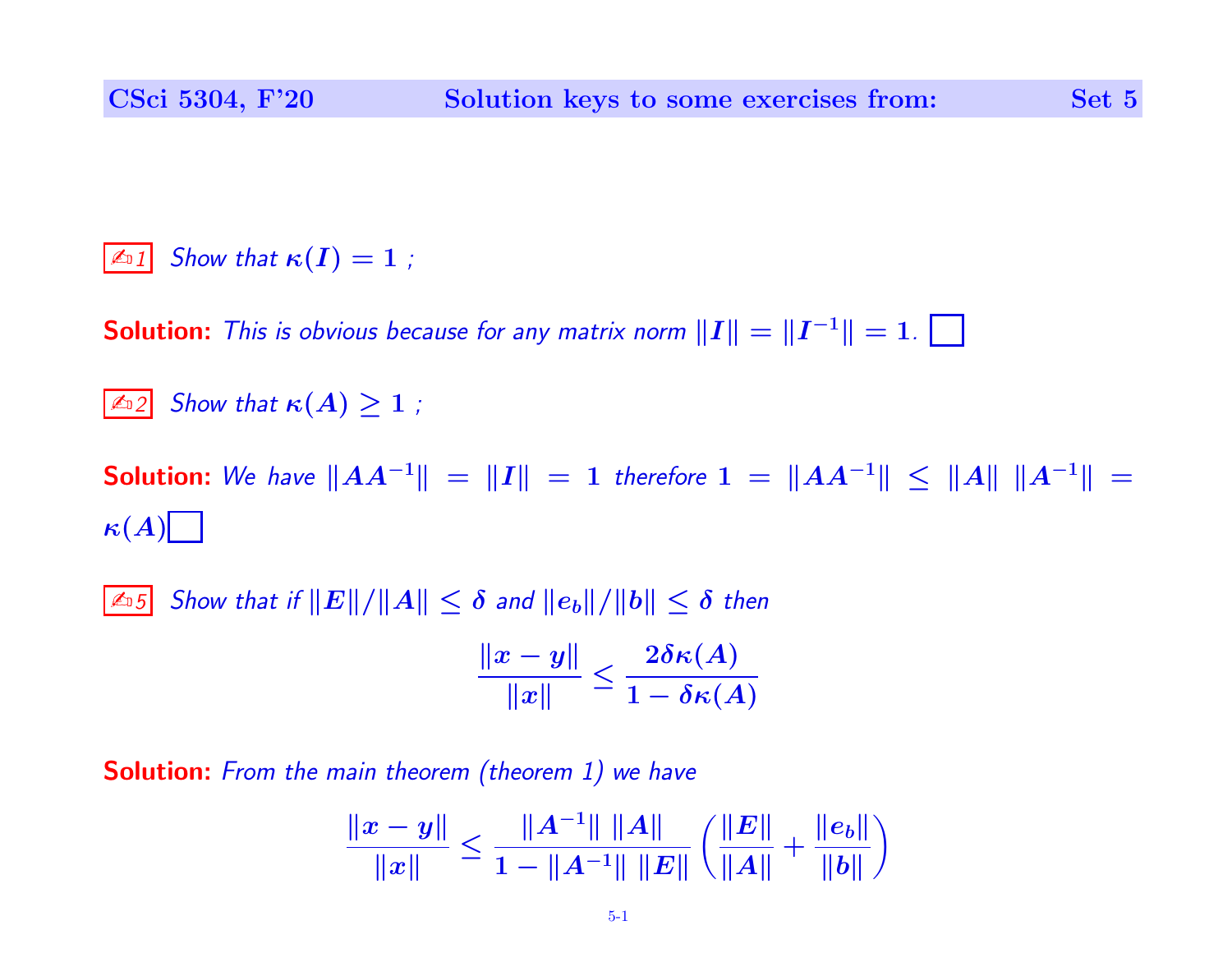If  $||E|| \leq \delta$  and  $||e_b||/||b|| \leq \delta$  then:

$$
\begin{aligned} \frac{\|x-y\|}{\|x\|} &\leq \frac{\kappa(A)\times 2\delta}{1-\|A^{-1}\|\,\|E\|} \\ &\leq \frac{2\delta\kappa(A)}{1-\|A^{-1}\|\|A\|\times(\|E\|/\|A\|)} \\ &\leq \frac{2\delta\kappa(A)}{1-\delta\kappa(A)}. \end{aligned}
$$

 $\frac{1}{\mathbb{Z}\cup 9}$  Show that  $\frac{\|x-\tilde{x}\|}{\|x\|} \geq \frac{1}{\kappa(A)}$  $\Vert r \Vert$  $\frac{\|r\|}{\|b\|}.$ 

**Solution:** As before we start with noting that  $A(x - \tilde{x}) = b - A\tilde{x} = r$ . So:

$$
||r|| \le ||A|| ||x - \tilde{x}|| \to \frac{||r||}{||b||} \le ||A|| \frac{||x - \tilde{x}||}{||b||}
$$

Next from  $||x|| = ||A^{-1}b|| ≤ ||A^{-1}|| ||b||$  we get  $||b|| ≥ ||x||/||A^{-1}||$  and so

$$
\frac{\|r\|}{\|b\|}\leq \|A\|\frac{\|x-\tilde x\|}{\|x\|/\|A^{-1}\|}=\kappa(A)\frac{\|x-\tilde x\|}{\|x\|}
$$

which yields the result after dividing the 2 sides by  $\kappa(A)$ .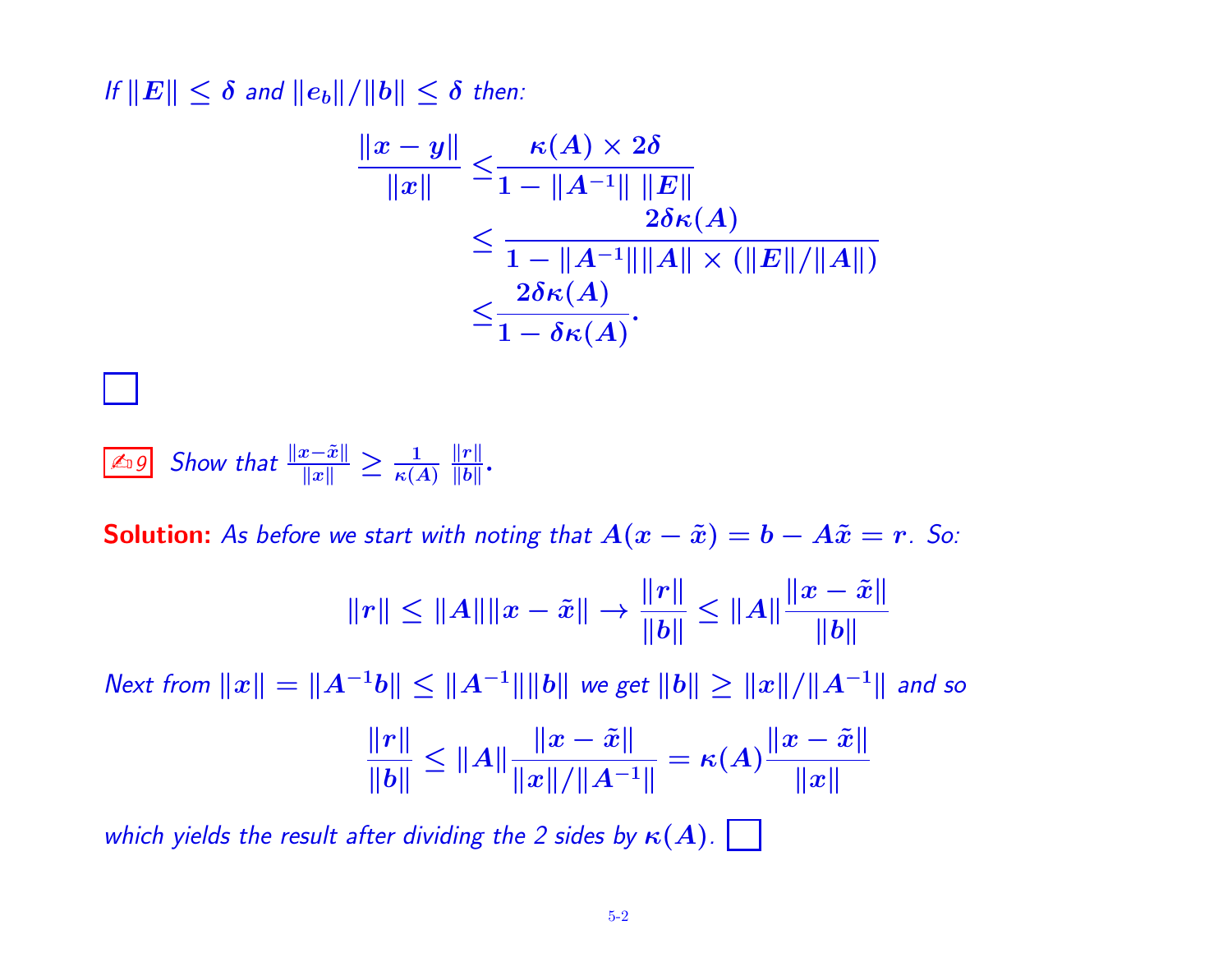Let  $D\equiv\|E\|\|y\|+\|e_b\|$  and  $\eta\equiv\eta_{E,e_b}(y)$  . The theorem states that  $\eta = ||r||/D$ . Proof in 2 steps.

First: Any  $\Delta A, \Delta b$  pair satisfying (1) is such that  $\epsilon \geq \|r\|/D$ . Indeed from (1) we have (recall that  $r = b - Ay$ )

$$
Ay+\Delta Ay=b+\Delta b\rightarrow r=\Delta Ay-\Delta b\rightarrow
$$

 $\|r\|\leq \|\Delta A\|\|y\|+\|\Delta b\|\leq \epsilon(\|E\|\|y\|+\|e_b\|)\rightarrow \epsilon\geq 0$  $\|\bm{r}\|$  $\boldsymbol{D}$ 

Second: We need to show an instance where the minimum value of  $||r||/D$  is reached. Take the pair  $\Delta A, \Delta b$ :

$$
\Delta A = \alpha r z^T; \quad \Delta b = \beta r \quad \text{with } \alpha = \frac{\|E\| \|y\|}{D}; \quad \beta = \frac{\|e_b\|}{D}
$$

5-3 – – –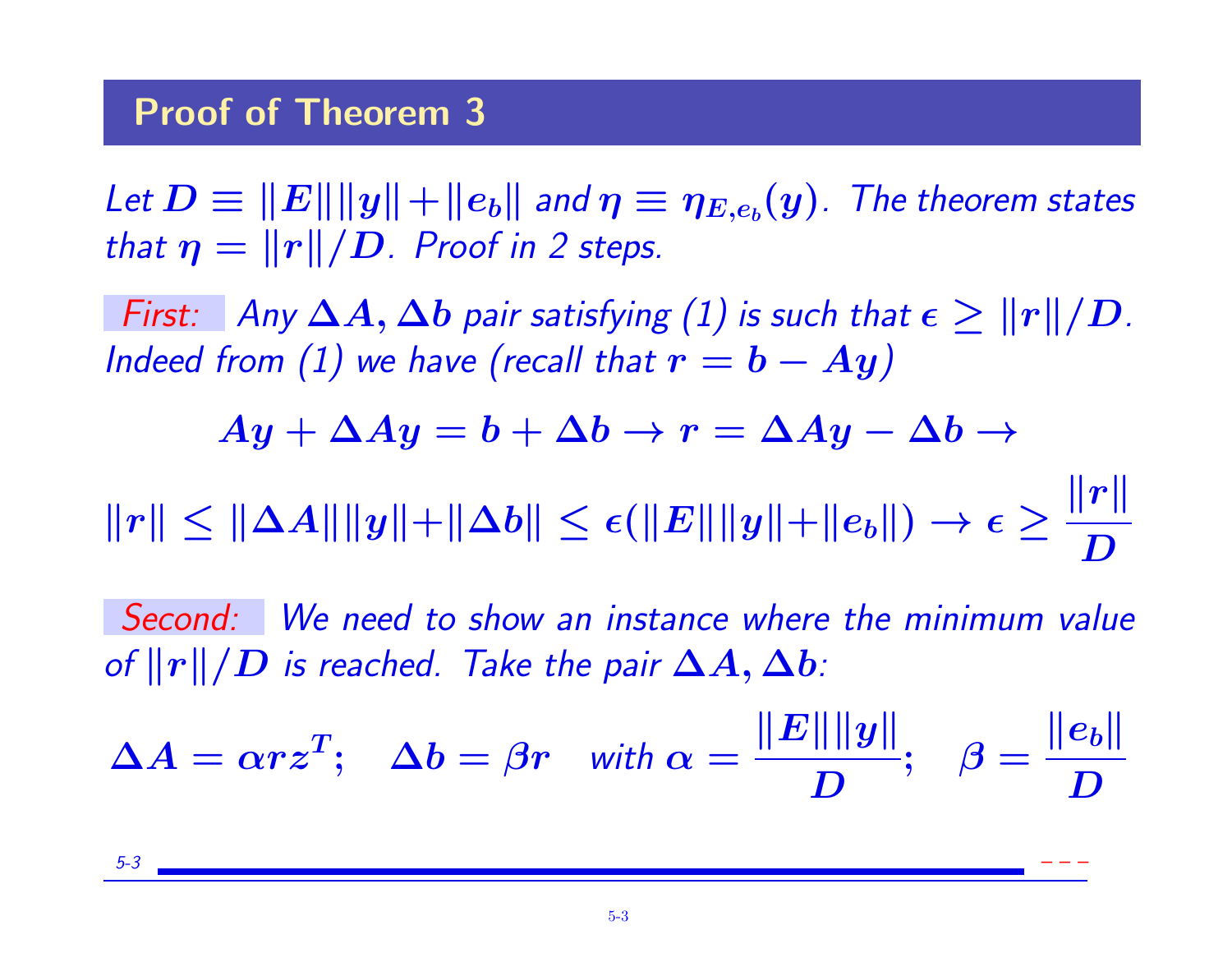The vector z depends on the norm used - for the 2-norm:  $z =$  $\|y/\|y\|^2$ . Here: Proof only for 2-norm

a) We need to verify that first part of  $(1)$  is satisfied:

$$
(A + \Delta A)y = Ay + \alpha r \frac{y^T}{\|y\|^2} y = b - r + \alpha r
$$
  
=  $b - (1 - \alpha)r = b - \left(1 - \frac{\|E\| \|y\|}{\|E\| \|y\| + \|e_b\|}\right) r$   
=  $b - \frac{\|e_b\|}{D} r = b + \beta r \rightarrow$   
 $(A + \Delta A)y = b + \Delta b \leftarrow$  The desired result